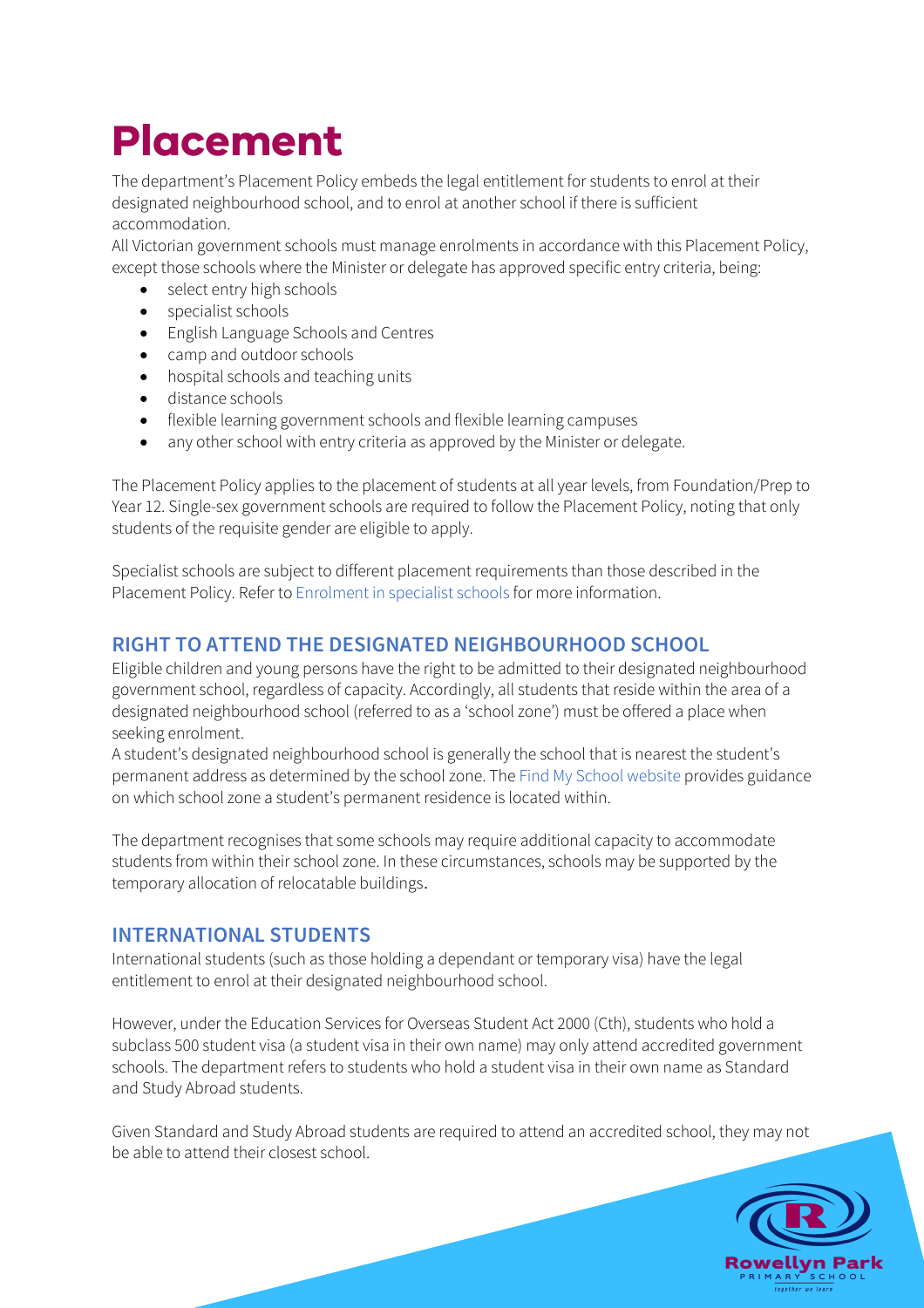# **ATTENDING A SCHOOL THAT IS NOT THE STUDENT'S DESIGNATED NEIGHBOURHOOD SCHOOL**

Students are able to apply for a place at a school that is not their designated neighbourhood school. All students who seek enrolment in a school outside of their designated neighbourhood school should be enrolled in that school if:

- there is sufficient accommodation at the school
- this request for enrolment aligns with the school's enrolment management plan (if they have one).

Where there is insufficient accommodation at a school for all students who seek entry, students must be enrolled according to the Placement Policy's priority order of placement.

# **SUFFICIENT ACCOMMODATION**

Whether a school has sufficient accommodation to enrol additional students depends on a number of factors. These include if the school will continue to have appropriate physical and operational capacity and resources to provide high quality education and services to the school's overall student population. Sufficient accommodation takes into consideration:

- built capacity and/or target-built capacity
- current enrolments and forecast enrolments
- staffing levels
- industrial agreements
- subject/curriculum demands on the school
- where practical, planning for an even distribution of students across all year levels while maintaining class size targets.

Schools must have sufficient accommodation to meet current and future in-zone demand before enrolling students from outside the school zone.

In some instances, schools may not have sufficient accommodation to offer placement to all students. This includes instances where schools are forecast to come under significant enrolment pressure from within the school zone. Where this is the case, the department will work with schools to develop an enrolment management plan to support long term enrolment planning.

The regional director has the authority to determine whether a school has sufficient accommodation and can affect placement of a student.

## **PRIORITY ORDER OF PLACEMENT**

In circumstances when a school may not be able to accept all applications due to existing or future capacity concerns, schools must manage enrolment applications in accordance with the following priority order of placement:

- 1. students for whom the school is the designated neighbourhood school
- 2. students with a sibling at the same permanent address who are attending the school at the same time
- 3. where the Regional Director has restricted the enrolment, students who reside nearest the school
- 4. students seeking enrolment on specific curriculum grounds
- 5. all other students in order of closeness of their home to the school.

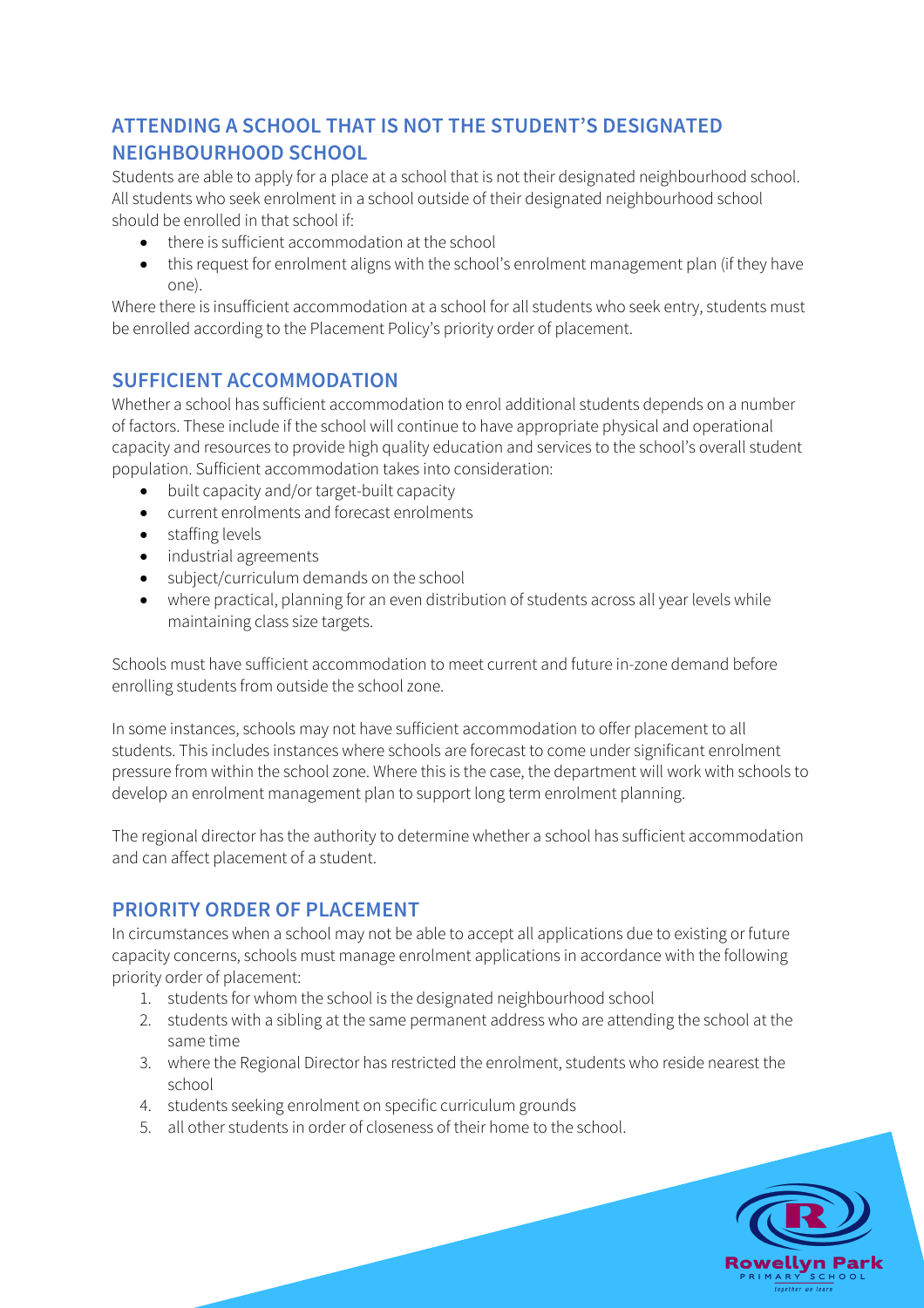In exceptional circumstances, a student may be enrolled in a school based on compassionate grounds. This is an overarching consideration and does not form part of the priority order of placement. Schools are permitted to assess and make a determination for exceptional circumstances applications on a case-by-case basis.

### **EXCEPTIONAL CIRCUMSTANCES – COMPASSIONATE GROUNDS**

In exceptional circumstances, a student may be enrolled at a school on compassionate grounds. This is an overarching consideration and does not form part of the priority order of placement.

Families must be able to clearly demonstrate the exceptional circumstances which they believe make an enrolment at their designated neighbourhood school unsuitable for their child or children, citing, for example, family violence or specific wellbeing, safety, physical health and/or mental health concerns. Importantly, this is not a comprehensive list of exceptional circumstances whereby a family may seek an enrolment on compassionate grounds; each application will be dealt with on a case-bycase basis.

Exceptional circumstances do not include instances where the designated neighbourhood school is able to make reasonable adjustments for students with disability. Under the Disability Standards for Education 2005, education providers are legally required to make reasonable adjustments for students with disability.

The student will generally be offered a place at the school in next closest proximity to the student's permanent address or current address or location where relevant.

When considering an application or appeal on compassionate grounds, schools and regional staff can request that families provide further evidence. Supporting evidence may include, but is not limited to:

- legal documentation
- reports from allied health and/or medical professionals, Department of Families, Fairness and Housing Practitioners, Victoria Police, family violence services or court orders.

Matters of compassionate grounds are of a sensitive nature and may pose risks to health and life (for example, matters related to family violence). Family and student privacy must be maintained when considering applications on compassionate grounds.

#### **STUDENT TESTS AND INTERVIEWS**

A placement offer must not be dependent on a satisfactory report, test or interview. Student tests or interviews may only occur after a placement offer has been accepted. This covers all forms of testing, including examinations for school specific scholarships, academic programs, leadership programs, sporting trials, music or performing arts auditions, and other try-outs or performance assessments. Schools must also not hold formal or informal interviews for prospective students and their families.

Schools must not reserve places or prioritise placement for students on the basis of anticipated test results.

#### **ENROLMENT MANAGEMENT**

Schools, in consultation with their regional office, manage enrolments to ensure that all students can attend their local school now and into the future. Strategies that support enrolment management include: